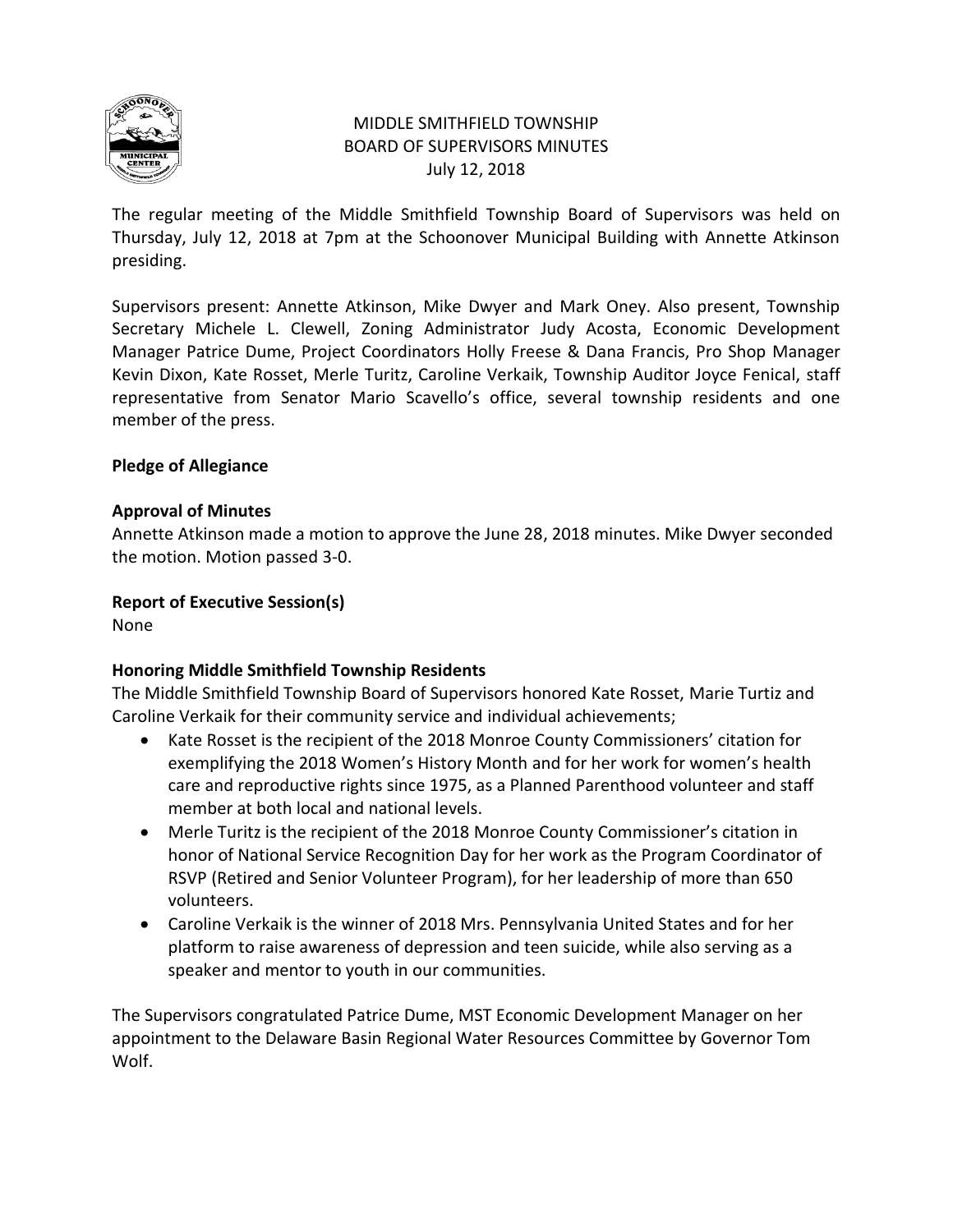Mike Dwyer, Mark Oney and the township staff congratulated Annette Atkinson on receiving the 2018 Athena Award on June 20<sup>th</sup> at the Pocono Mountain Chamber of Commerce Awards Dinner. Ms. Atkinson received Congressional recognition from Congressman Matt Cartright and citations from the Pennsylvania House of Representatives and Senate. The Supervisors and staff presented Ms. Atkinson a plaque commemorating her achievement.

#### **Mid-Year Presentation**

*(A complete copy of the mid-year report is attached to the minutes and will be available on the township website)* 

Annette Atkinson stated that every year the supervisors give several reports; the December presentation of the Budget to the Public gives a look back report and the report in January is a preview of the year ahead and then the mid-year report assesses where we are with our goals mid-year, and solicits feed-back from the public.

The township staff provided their department and or committee synopsis of the mid-year report that reviews the accomplishments and plans of the Township's general government, administration, communications, budget & finance, parks, public works, sewer, zoning, economic development, historical and special events.

Following the mid-year report questions were answered regarding the notice that the Monroe County Municipal Waste Authority would be removing the blue recycling bind from township parking area.

Kate Rosset asked where is the future library going and Annette Atkinson said Echo Lake Park.

Joyce Fenical asked if there were any complaints about the fireworks and if the township is going to look into the complaints. Ms. Atkinson said that although the township had received complaints, it's a state law to allow the fireworks. Judy Acosta stated that the township cannot regulate consumer fireworks but the law is specific that fireworks must be at least 150 feet from a structure among other regulations.

Mr. Lipkind asked the Supervisors if the township can apply for recycling grants in order to continue the free recycling that the MCMWA is removing. Mike Dwyer stated we would have to sit down and drat a business plan, hire haulers, and determine where to ultimately dispose of the materials, etc. Mr. Dwyer stated that this is a national problem, not just Monroe County. Prices are down for recycled materials as other countries are no longer accepting the USA material due to contamination. Mr. Lipkind asked if the fees the MCMWA received for the recycling cover the costs. Mr. Dwyer said no. The MCMWA is consolidating the sites; they will be gated, manned and only certain hours of operations along with a fee to recycle. The MCMWA is not a government agency, they are a private business. Lipkind asked if dumpsters can be brought in at cleanup for those that want to recycle. Mr. Dwyer stated that we will have to formulate a plan if we want to do this.

Ms. Atkinson thanked the staff for their mid-year presentations.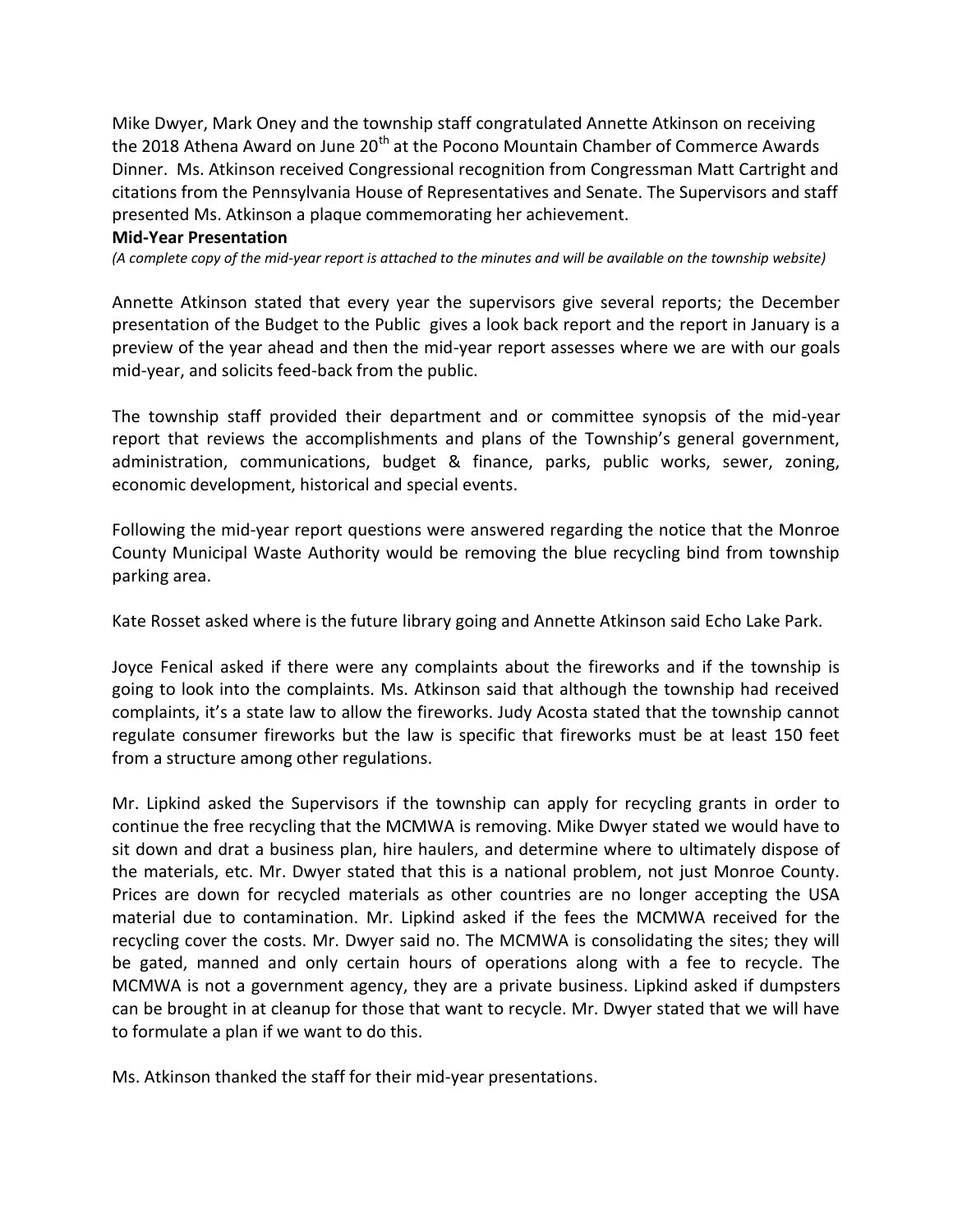#### **Correspondence**

Dr. William Suriano; Letter of Resignation from the MST Planning Commission; Mark Oney made a motion to accept Dr. Soriano's letter of resignation. Mike Dwyer seconded the motion. Motion passed 3-0.

A letter was received dated July 2, 2018 from the Monroe County Municipal Waste Management Authority notifying the township that as a direct result of the import bans imposed by China and the ever-increasing contamination caused by illegal dumping and deposit of unmarketable materials and garbage within their recycling bids the MCMWA will be removing the bins within 30 days.

### **Treasurer's Report**

Mike Dwyer stated that the township remains in good financial health.

Mike Dwyer made a motion to approve the general fund payables in the amount of \$154,876.74. Mark Oney seconded the motion. Motion passed 3-0.

Mike Dwyer made a motion to approve the sewer fund payables in the amount of \$51,051.23. Annette Atkinson seconded the motion. Motion passed 3-0.

Mike Dwyer made a motion to approve the golf course payables in the amount of \$16,177.69. Mark Oney seconded the motion. Motion passed 3-0.

**Solicitors Report** None

**Engineers Report** None

**Old Business** None

**New Business**

#### **Public Comment**

#### **Adjournment**

Annette Atkinson made a motion to adjourn the meeting at 8:58pm. Mike Dwyer seconded the motion. Motion passed 3-0.

Respectfully submitted,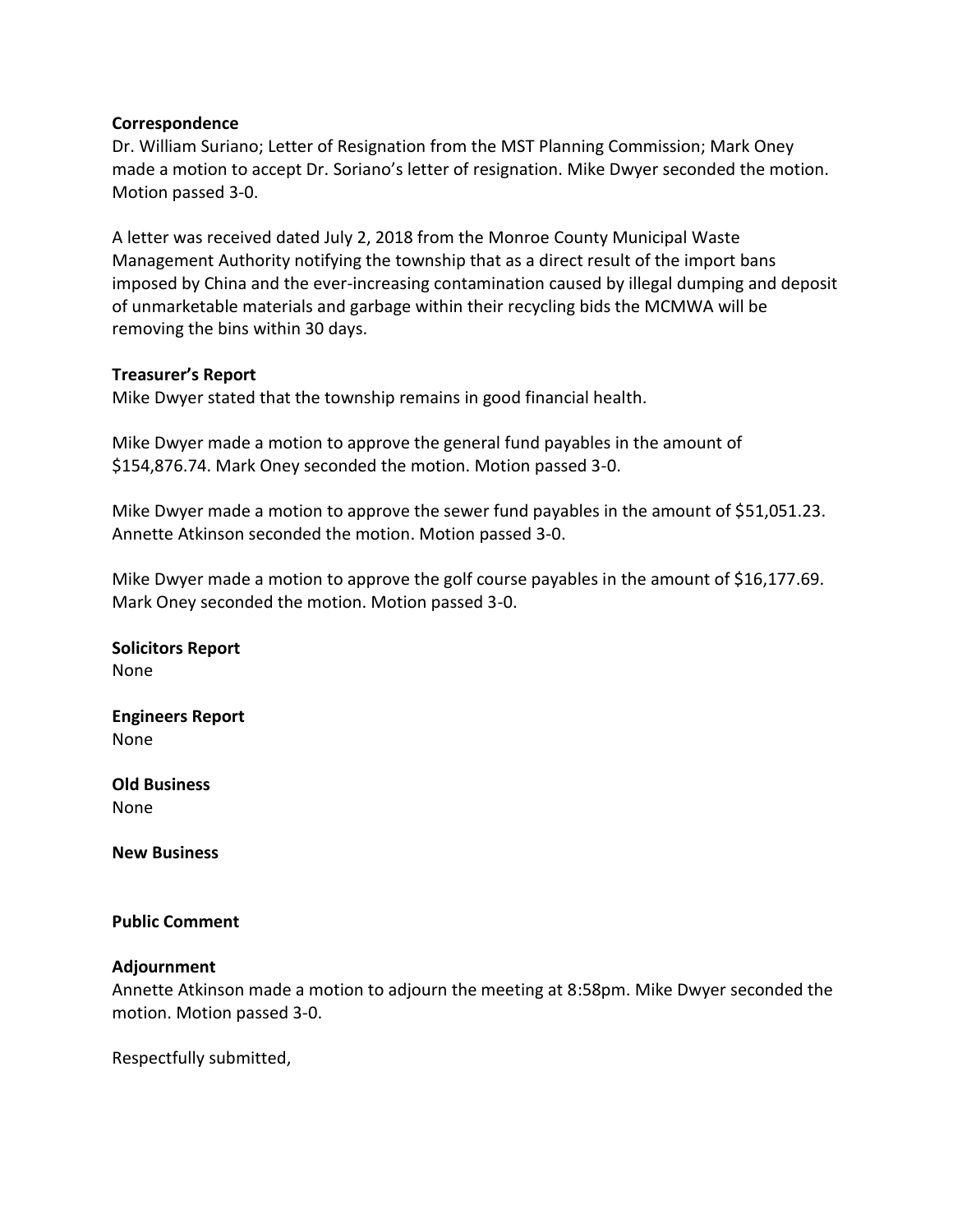# Michele L. Clewell Township Secretary July 12, 2018

# General fund

| Num       | Name                                                             | Memo                                               | <b>Credit</b> |
|-----------|------------------------------------------------------------------|----------------------------------------------------|---------------|
|           |                                                                  |                                                    |               |
| 241270985 | Pennsylvania American Water                                      | 1024-210033478776 Hydrants                         | 153.99        |
| 16477     | Ray Price MT. Pocono Ford                                        | <b>VOID: 2018 F350</b>                             |               |
| 16478     | Ray Price MT. Pocono Ford                                        | 2018 F350                                          | 33,936.00     |
| 55211700  | Met Ed                                                           | 100059550028 Echo lake                             | 33.54         |
| 55211577  | Met Ed                                                           | 100069220836 River rd light                        | 20.47         |
| 55211416  | Met Ed                                                           | 100016951467 bldg a                                | 587.77        |
| 16479     | <b>AFLAC</b>                                                     | insurance a/c y2051                                | 384.26        |
| 16480     | Alberta Tsolu.                                                   | return of deposit                                  | 50.00         |
| 16481     | Autozone                                                         | iny 6787147865 parts                               | 29.99         |
| 16482     | Bradco Supply Co                                                 | invs 167430,167424 signs & parts                   | 299.00        |
| 16483     | <b>Cleveland Brothers</b>                                        | invs inpp2727014,2731158 parts                     | 405.67        |
| 16484     | Cramer's Home Center                                             | a/c 2238920 materials & supplies                   | 673.15        |
| 16485     | David Manter                                                     | inv 1387 permits                                   | 391.50        |
| 16486     | Donna G. Kenderdine, RPR                                         | inv 132-18 LaPorta                                 | 125.00        |
| 16487     | Eureka Stone Quarry                                              | inv 251763 patch for Sellersville                  | 2,459.45      |
| 16488     | Five Star Equipment                                              | invs p54279,54773 parts                            | 695.20        |
| 16489     | Floyd Ewers.                                                     | refund of deposit Ressica                          | 50.00         |
| 16490     | General Code, LLC                                                | inv pg000015526 supplement #55                     | 1,191.51      |
| 16491     | Gilmore & Associates, Inc.                                       | invs 175801-175804 engineering fees                | 4,998.84      |
| 16492     | King, Spry, Herman, Freund & Paul LLC                            | invs 129062-129075 legal fees                      | 7,376.00      |
| 16493     | Kosch Company                                                    | inv 0035056-in parts                               | 1,040.54      |
| 16494     | Lewis ACE Hardware                                               | a/c 1120 materials & supplies                      | 742.80        |
| 16495     | Linex Striping Company                                           | inv 2171 line striping Coolbaugh & parking<br>lots | 2,185.00      |
| 16496     | M.S.T.S.D.                                                       | MS-0032 sewer                                      | 350.00        |
| 16497     | Macmillan Oil                                                    | inv 106418 oil & grease                            | 699.00        |
| 16498     | Middle Smithfield Township 2012 GOB                              | 2012 GOB General Fund portion installment          | 12,996.88     |
| 16499     | <b>Monroe County Assessment</b><br>PA Municipal Health Insurance | July sales list                                    | 16.00         |
| 16500     | Cooperative                                                      | 10207571-72 Aug health insurance                   | 45,609.58     |
| 16501     | Paul Miterko.                                                    | return of security deposit                         | 50.00         |
| 16502     | <b>PMRS</b>                                                      | 45-027-5N pension                                  | 21,516.29     |
| 16503     | Praxair Dist Mid-Atlantic                                        | inv 83649713 cylinder rental                       | 24.17         |
| 16504     | RICOH USA, Inc.                                                  | inv 5053861193 additional copies                   | 281.81        |
| 16505     | <b>Riley and Company</b>                                         | inv 42781 Pa local gov uniform debt act forms      | 1,600.00      |
| 16506     | <b>SFM Consulting LLC</b>                                        | inys z-007/bc-007/u&o-007                          | 13,570.94     |
| 16507     | Stanley Whittaker.                                               | return of security deposit                         | 50.00         |
| 16508     | Staples Advantage                                                | invs 8050443685,8050592939 supplies                | 217.04        |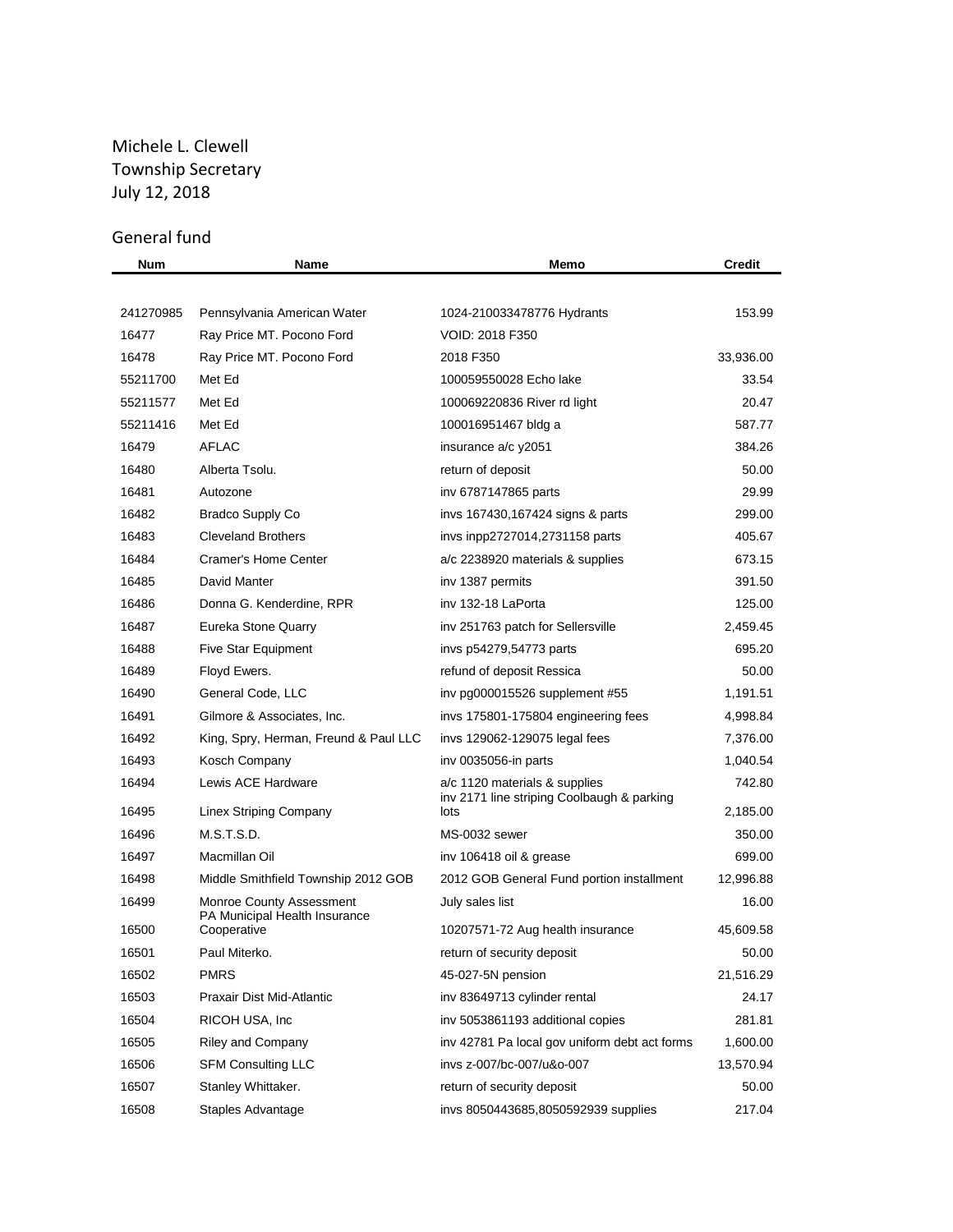154,876.74

| Sewer fund |                                                                           |                                                                             |             |  |
|------------|---------------------------------------------------------------------------|-----------------------------------------------------------------------------|-------------|--|
| <b>Num</b> | <b>Name</b>                                                               | Memo                                                                        | Amount      |  |
|            |                                                                           |                                                                             |             |  |
| 12885      | ALLSTATE SEPTIC SYSTEMS, LLP                                              | 302796                                                                      | $-475.00$   |  |
| 12886      | AT&T                                                                      | 0195333847001                                                               | $-43.98$    |  |
| 12887      | Diversified Technology Corp.                                              | 15966                                                                       | $-820.00$   |  |
| 12888      | Evoqua Water Technologies                                                 | 903602457                                                                   | $-3,123.60$ |  |
| 12889      | Kruger                                                                    | 18000381 RI 05700                                                           | 13,301.75   |  |
| 12890      | MET-ED                                                                    | 100044863148 - WL Island View                                               | $-27.27$    |  |
| 12891      | PROSSER LABORATORIES, INC.                                                |                                                                             | 27,558.97   |  |
| 12892      | <b>WASTE MANAGEMENT</b>                                                   | 317427-0203-9                                                               | $-4,019.91$ |  |
| 12893      | <b>WG MALDEN</b>                                                          | 13633                                                                       | $-688.00$   |  |
| 12894      | PA DEPT OF ENVIRONMENTAL<br><b>PROTECTION</b><br>PA DEPT OF ENVIRONMENTAL | 1063989 - Fernwood Chapt 302 Op Cert<br>1062721 - Winona Lakes Chapt 302 Op | $-100.00$   |  |
| 12895      | <b>PROTECTION</b>                                                         | Cert                                                                        | $-65.00$    |  |
| 12896      | <b>PROTHONOTARY</b>                                                       | Lien Fees                                                                   | $-376.25$   |  |
| 12897      | <b>PROTHONOTARY</b>                                                       | Lien Fees                                                                   | $-376.25$   |  |
| 12898      | <b>PROTHONOTARY</b>                                                       | Lien Fee                                                                    | $-75.25$    |  |
|            |                                                                           |                                                                             | 51,051.23   |  |

# Golf fund

| <b>Num</b> | <b>Name</b>                      | Memo                                             | Amount     |
|------------|----------------------------------|--------------------------------------------------|------------|
|            |                                  |                                                  |            |
| wt         | <b>PA American Water</b>         | 1024-210033261244                                | (150.89)   |
| 1807973    | Verizon                          | 570-223-8099                                     | (302.72)   |
| 1807903    | Verizon                          | 5702237378                                       | (3.51)     |
| 60607      | <b>Blue Ridge Communications</b> | 0109950-03 internet                              | (49.95)    |
| 60608      | Cassandra Webster.               | return of security deposit                       | (260.00)   |
| 60609      | Cintas Corporation               | inv 101484357 cleaning service                   | (414.08)   |
| 60610      | Claude S. Cyphers, Inc.          | invs 671333,611,961 parts                        | (538.59)   |
| 60611      | Eastern Alarm Systems, Inc.      | inv 012831 repaired & upgraded fire alarm system | (4,800.00) |
| 60612      | Genesis Turfgrass Inc.           | inv 78003 greens maintenance supplies            | (1,607.28) |
| 60613      | M.S.T.S.D.                       | BR-Amenity3                                      | (525.00)   |
| 60614      | Marshalls Creek Plumbing         | inv 13365 partsfor irrigation repairs            | (122.54)   |
| 60615      | MST 2012 G.O.B.                  | monthly installment for 2012 GOB 2013 payments   | (863.02)   |
| 60616      | <b>R&amp;R Products</b>          | invs cd2247765,2247791 parts                     | (385.59)   |
| 60617      | Service Tire Truck Centers, Inc. | inv z92348-26 trap rake tires                    | (13.75)    |
| 60618      | Sun Litho-Print, Inc.            | inv 41758 scorecards                             | (2,400.00) |